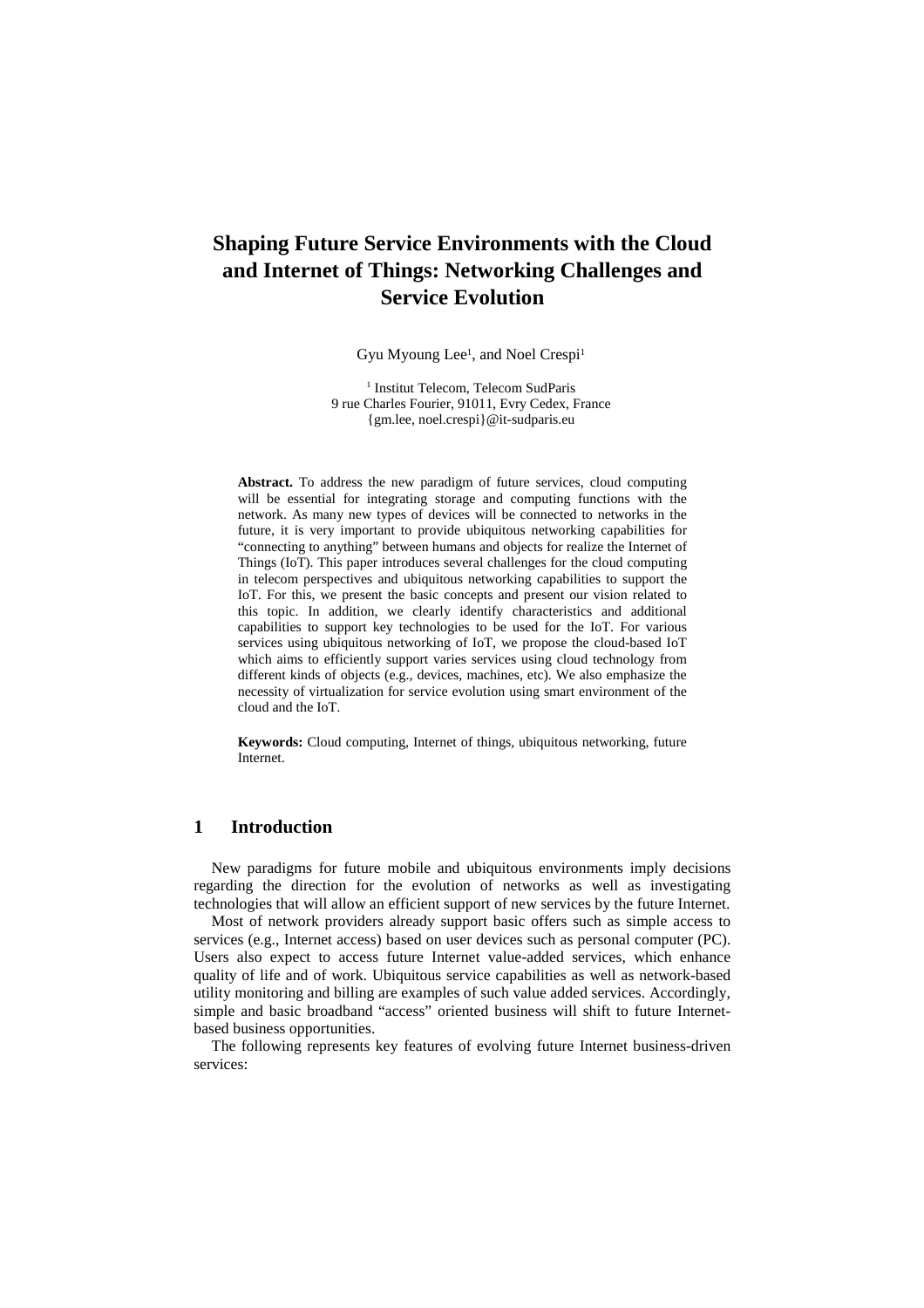- Ubiquity: for providing anywhere/anytime service with "connecting to anything" feature, e.g., seamless mobility between heterogeneous networks using convergence devices;
- **Personalization:** for personalizing features of application and services;
- **Handy access:** for easing access to services through various terminals using easy, simple, intuitive and consistent user interface(s);
- Intelligence: for providing convenient services with automatic recognition and recommending of user's interests and preferences;
- **Broadband:** for delivering multimedia information including data with large traffic volume due to increase of connected devices and increase of bandwidth required by services and applications;
- **Convergence:** for offering services in an integrated way that include fixed, mobile;
- **Quality:** for providing customizable quality of services (QoS)/ quality of experience (QoE) from end-to-end across different provider networks.

Based on network evolutions, future Internet needs to support the architectural principles of both vertical (from transport to services/applications) and horizontal (one end-user to other end-user through user to network and network to network interfaces) perspectives [1]. To cope with new paradigms future services, integrating the network with the storage and computing functions is most critical to the cloud. The telecom providers can leverage their natural advantages more by integrating the network with storage and computing [2].

Looking at the vertical perspective, studies are required in the area of networking capabilities for the control and operation of various multimedia services over complex stacks involving different layer technologies. From a horizontal perspective, further enhancements in the area of user-centric communication capabilities should take into account complex user situations including various devices connected to home networks and various access technologies which support convergence [3]. For socalled the Internet of Things (IoT) [4], these capabilities are necessary to support ubiquitous networking and to provide interconnection between humans and objects, i.e., providing for Any Time, Any Where, Any Service, Any Network and Any Object.

In this paper, we introduce several issues for the cloud computing in telecom perspectives and ubiquitous networking capabilities to support the IoT. For this, we present the basic concepts and expose our vision related to this topic. In addition, we clearly identify characteristics and additional capabilities to support key technologies to be used for the IoT. For various services using ubiquitous networking of IoT, we propose the cloud-based IoT which aims to efficiently support varies services using cloud technology from different kinds of objects (e.g., devices, machines). We also emphasize the necessity of virtualization for service evolution using smart environment of the cloud and the IoT.

The remainder of the paper is organized as follows. In Section 2, we explain characteristics of cloud computing in telecom perspectives. The Section 3 explains the concept and visions of ubiquitous networking for IoT. Then, in Section 4, we propose the cloud-based IoT service environment. In Section 5, we discuss key characteristics, enhanced capabilities for ubiquitous networking as future networking challenges and we present service evolution using smart environment of the cloud and the IoT. Finally in Section 6, we summarize and discuss future work.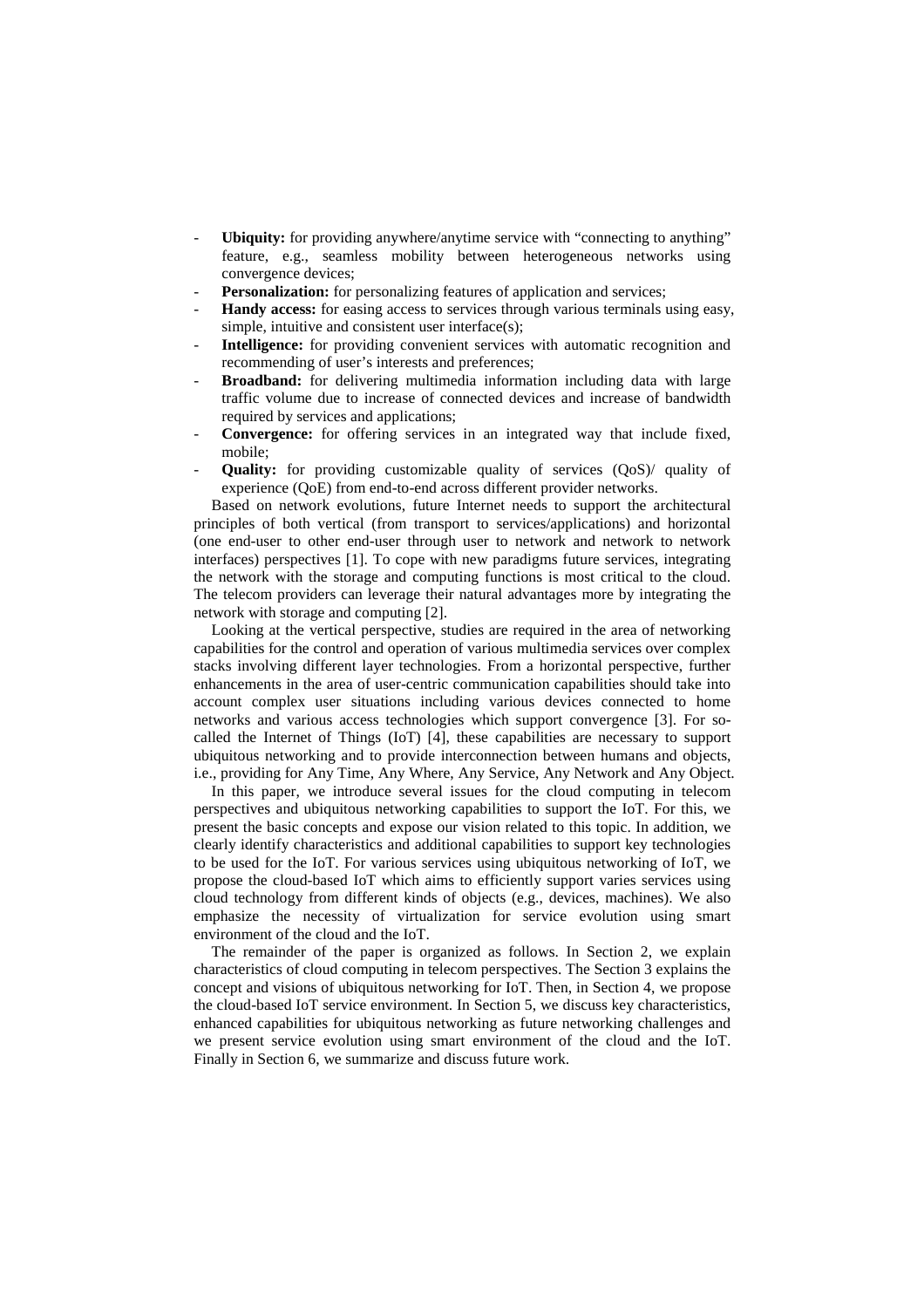# **2 Cloud Computing in the Telecom Perspectives**

In this section, we introduce the concept and characteristics and deployment models of cloud computing. In addition, we investigate several benefits of offering cloud computing services from the telecom perspectives.

The term "cloud" is used as a metaphor for the Internet, based on the cloud drawing used in the past to represent the telephone network, and later to depict the Internet in computer network diagram as an abstraction of the underlying infrastructure it represents. The term "cloud computing" is a used to describe a new class of network based computing that takes place over the Internet, basically a step on from utility computing [5].

From national institute of standards and technology (NIST) [6], cloud computing is a model for enabling convenient, on-demand network access to a shared pool of configurable computing resources (e.g., networks, servers, storage, applications, and services) that can be rapidly provisioned and released with minimal management effort or service provider interaction. This cloud model promotes availability and is composed of five essential characteristics, three service models, and four deployment models as shown in Figure 1.



Fig. 1. The service model, deployment models and essential characteristics of cloud computing (illustration from [7])

Virtualization, grid computing, web 2.0, service oriented architecture (SOA), web oriented architecture (WOA), etc., are the technology trends that will, for now, fuel the cloud computing initiative, but these are ephemerons, and the same concept remains regardless of technology changes.

Telecom service providers consider alternative delivery models to acquire and deliver information technology (IT) services demanded by their customers. Service providers regard their networks as a strategic asset capable of driving incremental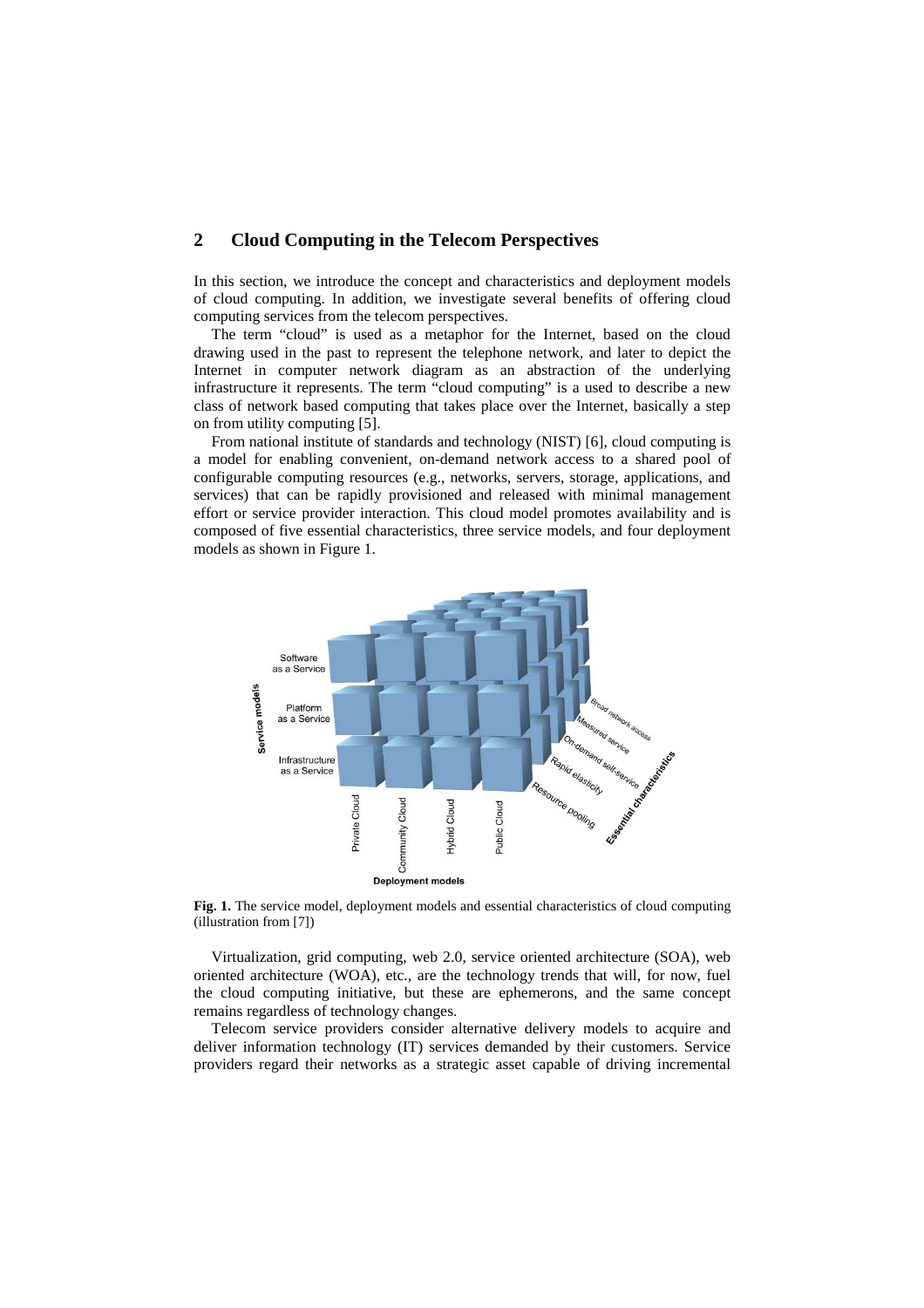revenue and increased profitability in replacement of existing revenue schemes. With a cloud computing services model, service providers can insert themselves into the value chain by redefining their roles to expand beyond connectivity and provide Webbased application delivery services.

There are several reasons why service providers should capitalize on cloud computing for their business and for their customers [8]:

#### - **Reduced cost**

Cloud technology has the potential impact to minimize operational costs by reducing the hardware and software requirements as well as management costs compared to current networks and platforms.

#### - **Web-based applications**

Web-based services and applications are suitable for the rapidly changing enterprise workplace. Service providers can increase their revenue and market share and capitalize on Web-based application services by communicating and promoting the tangible business perspectives to their customers.

#### - **Cloud-based managed services**

Cloud technology offers service providers an ideal model for developing managed services because they already have the scalable engine to build mass services. By assuming an end-to-end position (i.e., application to end user) in the cloud computing value chain, the service provider can improve and add significant quality of service to user-to-application experiences.

#### - **Carriers' data center efficiency and operations**

A cloud computing data center model enables rapid innovation, scalability and support of core enterprise functions, resulting in significant economies of scale. A cloud computing data center reduces the need for additional hardware, software and facilities, as well as automation of server, network, storage, operating systems and middleware provisioning, and security issues, all of which are costly and timeconsuming functions.

#### - **Differentiating service providers from the pack**

The current economic climate has forced service providers to take a hard look at their business models and how they differentiate themselves from their competitors. Delivering cloud-based consumer and business-critical applications with solid service-level agreements (SLAs) will not only allow service providers to differentiate themselves but will maximize the value of the network while promoting a new business model.

# **3 Ubiquitous Networking and Vision for the Internet of Things**

For IoT, it is critical to extend current networking capabilities to devices/machines for ubiquitous access to the network. For this, we explain the concept and features of ubiquitous networking and also provide vision of the IoT for interdisciplinary fusion revolution crosses over industries.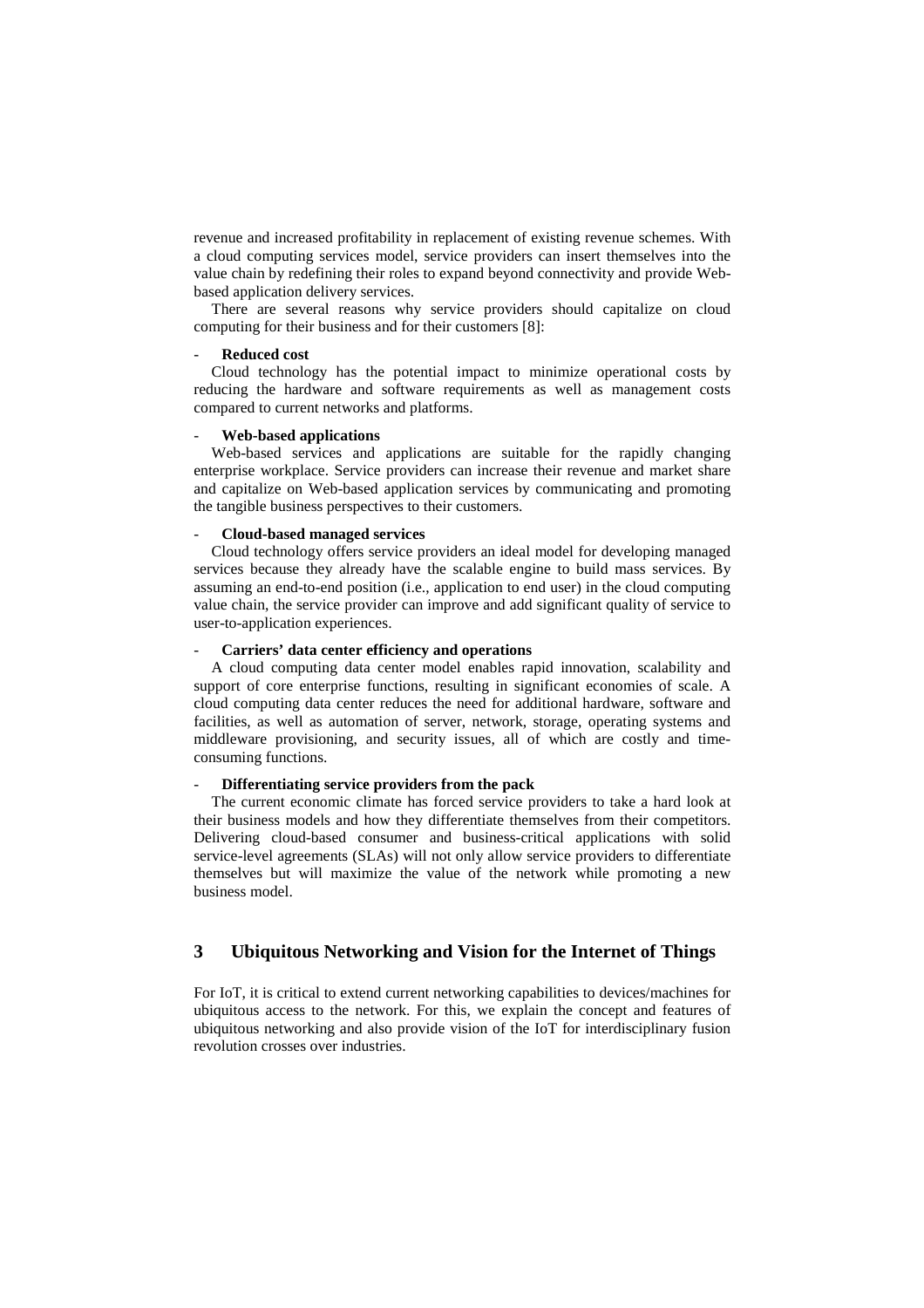# **3.1 Ubiquitous Networking for the Internet of Things**

In this paper, we focus on "ubiquitous" perspective from the point of view of networking aspects of the IoT. In this context, the term "ubiquitous networking" is used for naming the networking capabilities which are needed to provide various classes of applications/services which require "Any Services, Any Time, Any Where and Any Objects" type of operation [9].

Figure 2 makes a distinction between the following users of ubiquitous networking: humans (using attached devices such as PC, mobile phones) and objects (such as remote monitoring and information devices, contents).

As shown in Figure 2, ubiquitous networking supports three types of communications:

- **Human-to-Human Communication**: humans communicate with each other using attached devices;
- Human-to-Object Communication: humans communicate with a device in order to get specific information (e.g., IPTV content, file transfer);
- **Object-to-Object Communication**: an object delivers information (e.g., sensor related information) to another object with or without involvement of humans.



**Fig. 2.** Ubiquitous networking for IoT – three types of communications

Ubiquitous networking for IoT aims to provide seamless communications between humans, between objects as well as between humans and objects while they move from one location to another.

The capabilities required for the support of ubiquitous networking for IoT are built upon capabilities of current Internet with necessary extensions and/or modifications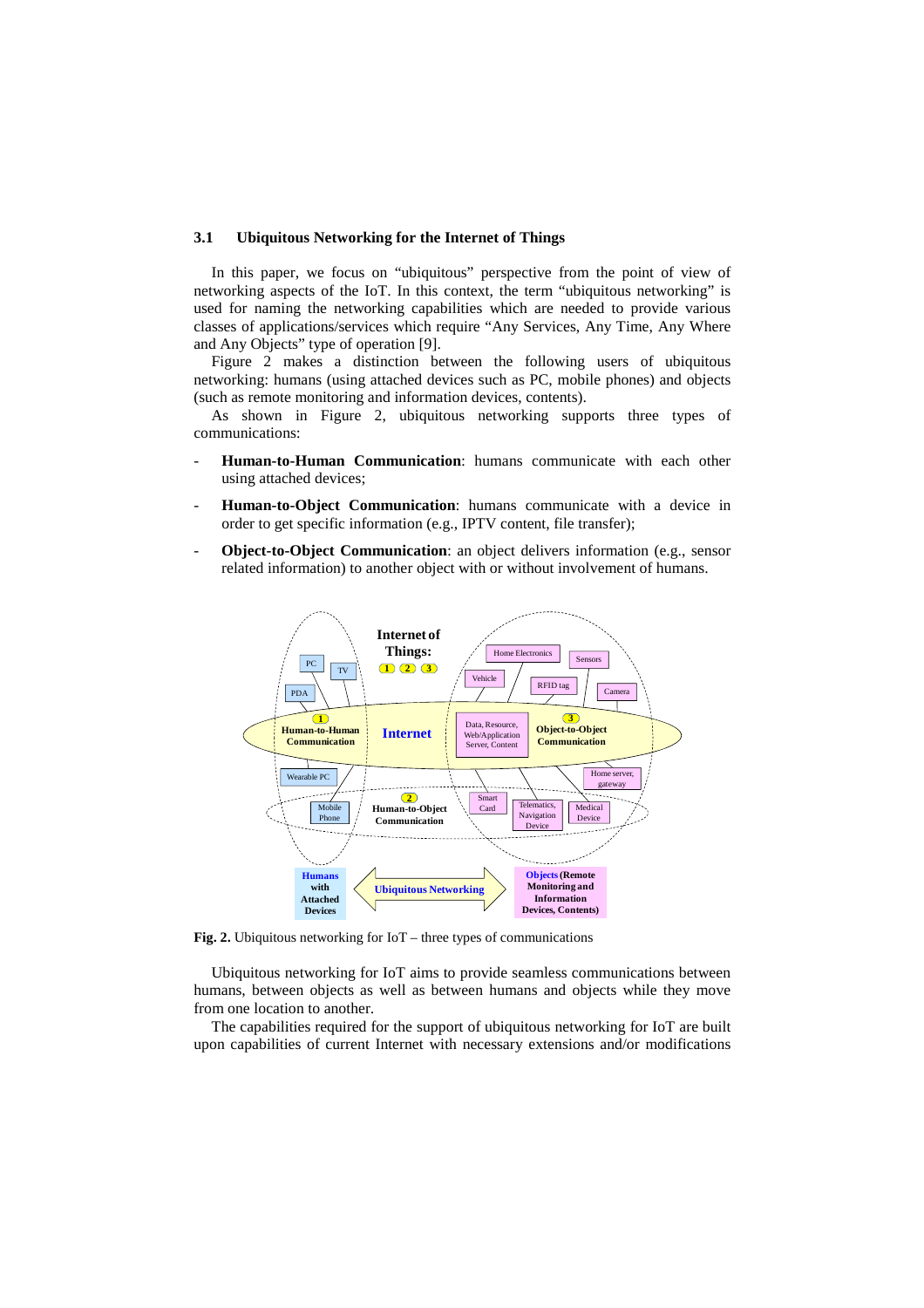of capabilities required for the support of ubiquitous networking services and communications.

Ubiquitous networking in future Internet will support many types of devices connected to the networks. Smart objects such as radio frequency identifier (RFID) tag, sensors, smart cards, medical devices, navigation devices, vehicles as well as the existing personal devices such as PC and smartphones are examples of these [5]. We consider that the end points that are not always humans but may be objects such as devices/machines, and then expanding to small objects and parts of objects. The ubiquitous networking aims to provide "seamless connection between humans, objects and both" while they move from one location to another in pervasive computing environments. Figure 1 shows the extension of the networking domain to support new ubiquitous devices and databases, Web, application servers.

# **3.2 Interdisciplinary fusion revolution crosses over industries**

This section provides further information regarding the potential directions for network evolution and a vision of ubiquitous networking services, applications and capabilities.

One of the ultimate objectives of ubiquitous networking is to meet the challenge of seamless communications of "anything" (e.g., humans and objects). Ubiquitous networking will have to encompass the following:

- **Ubiquitous connectivity** allowing for whenever, whoever, wherever, whatever types of communications;
- Pervasive reality for effective interface to provide connectable real world environments;
- **Ambient intelligence** allowing for innovative communications and providing increased value creation.

As a result, ubiquitous networking will also enable innovative services involving the use of technologies such as bio-technologies (BT), nano-technologies (NT) and content technologies (CT), thus allowing the provision of services that go beyond traditional telecommunication and IT services. These innovative services will require extensions in terms of networking capabilities as well as the access of any type of object.

New businesses using ubiquitous networking require multiple technologies to operate together such as RFID/sensors, protocols, security, and data processing. In order to communicate with related technical parties accommodated in new business relationships, one of the most urgent needs consists in the integration and combination of technologies such as BT, NT or CT. In particular attention needs to be paid to "interdisciplinary fusion" technologies which combine BT, NT, CT as well as IT using ubiquitous networking capabilities. Thus, integrated engineering for new "Interdisciplinary Fusion Revolution" will emerge allowing for extension of services to other industries beyond the IT industry and constituting the vision of ubiquitous networking.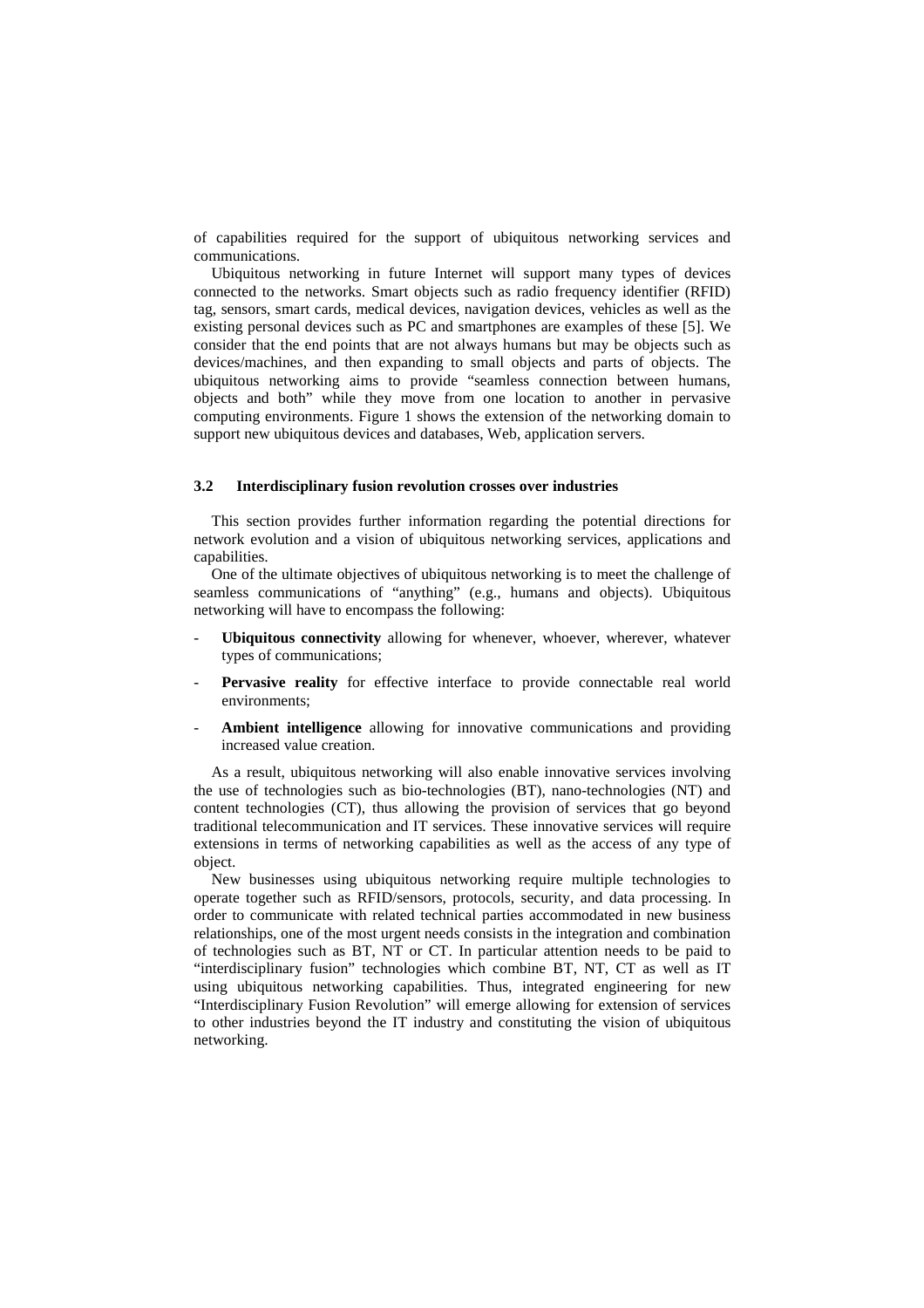Communication networks have been mainly supporting the evolution of information processing and service capabilities within IT industries. However, the capabilities of networks benefiting from ubiquitous networking should impact other industries such as medical industry, education industry, finance industry or transportation/distribution industry resulting in new requirements for medical or education networks and services taking into consideration of IT technologies. There are several examples of interdisciplinary fusion services using ubiquitous networking: remote medical services, Intelligent Transport Systems, Supply Chain Management, U-Building or U-City. Providing "fusion services" in future Internet will require that the following capabilities be supported: location tracking, sensing, surveillance and management capabilities.

Businesses using ubiquitous networking will impact on many other industries. Thus, technologies related to architectural functions and enhanced capabilities for the support interdisciplinary fusion services using ubiquitous networking capabilities need to be developed once the basic concept and principles will be ready. Case studies for each service area are also required for helping future developments of emerging Internet technologies.

# **4 The Cloud-based Internet of Things**

In this section, we introduce evolutional steps of Internet services considering the cloud computing and the IoT. In addition, we propose a new service environment which combines both the cloud computing and the IoT.

Long time ago, we had used stand alone computers (i.e.,  $1<sup>st</sup>$  phase in Figure 3) which contain applications and data. At this time, we didn't need any communication network. With the help of networks, we started to share data from web sites (i.e., 2<sup>nd</sup> phase in Figure 3). However, the emergence of new computing technologies such as cloud computing is changing the current service paradigms. In case of the cloud (i.e., 3<sup>rd</sup> phase in Figure 3), hosts such as computers can use resources in cloud which contains data and applications. In the next phase (i.e.,  $4<sup>th</sup>$  phase in Figure 3), cloud computing and IoT will be combined in order to support so many heterogamous objects. These objects are directly attached to the cloud for storing and retrieving of data.

In this paper, we propose a new service provisioning environment – the cloudbased IoT which combines the cloud and the IoT as shown in the  $4<sup>th</sup>$  phase of Figure 3. The proposed service environment aims to efficiently support various services using cloud technology from different kinds of objects.

There are many advantages for the proposed the cloud-based IoT. These advantages might come from characteristics of cloud computing depending on specific use cases of the IoT. For the cloud-based IoT, we can consider the following points: flexibility of resource allocation, more intelligent applications, energy saving, heterogeneity of smart environment, scalability/agility, virtualization, security, etc.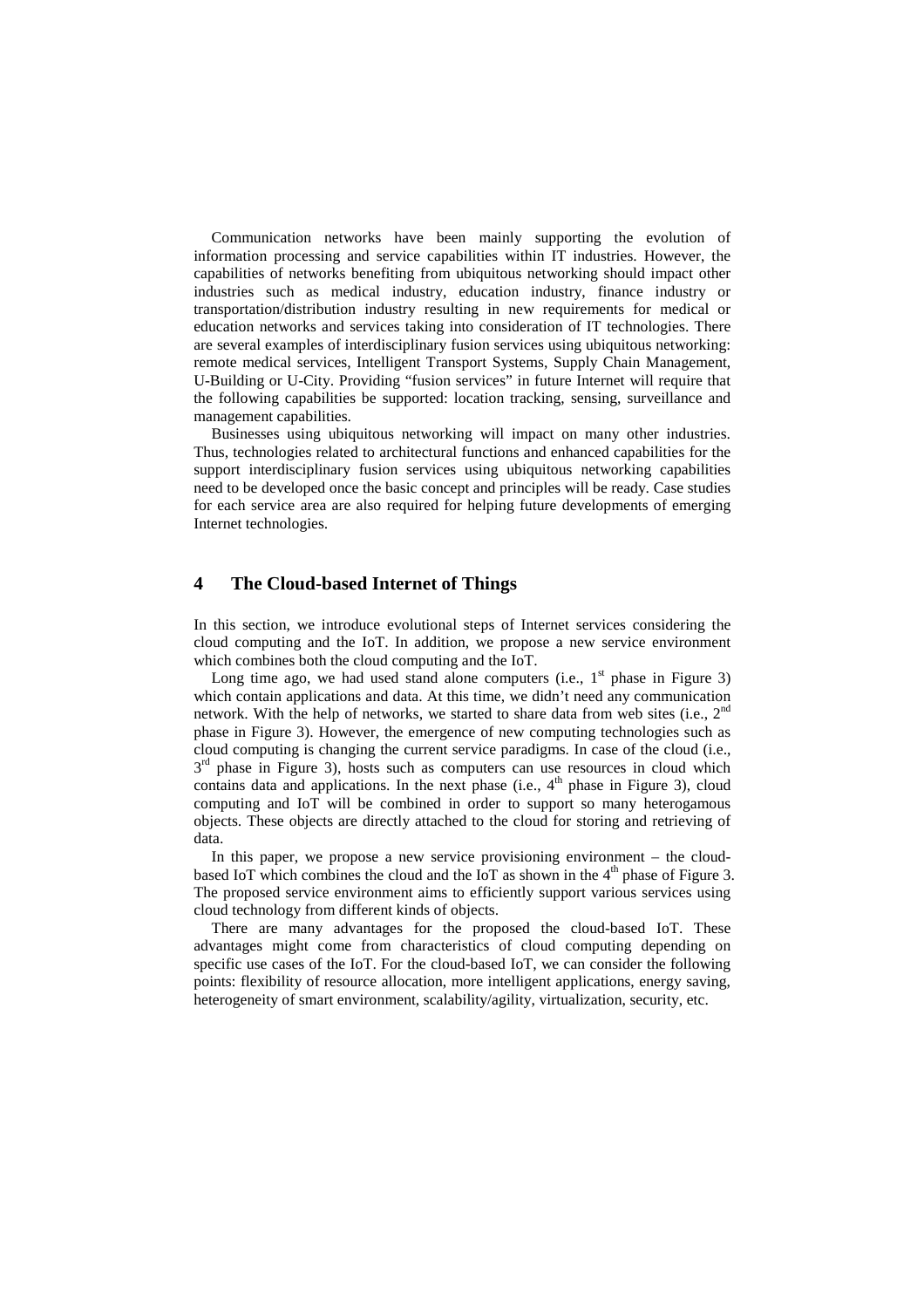

**Fig. 3.** From stand alone computer to cloud-based IoT

# **5 Future Networking Challenges and Service Evolution to Support the Internet of Things**

In this section, we provide key characteristics for ubiquitous networking to support the IoT and enhanced capabilities for ubiquitous networking in the IoT environment.

# **5.1. Characteristics of ubiquitous networking for IoT**

Fundamental characteristics of ubiquitous networking for IoT are as follows:

### - **IP connectivity:**

IP connectivity will allow objects involved in ubiquitous networking to communicate with each other within a network and/or when objects have to be reachable from outside their network. Particularly, as many new types of objects will be connected to networks, IPv6 will play a key role in object-to-object communications using auto-configuration and also mitigate the foreseeable IPv4 address exhaustion.

#### - **Personalization:**

Personalization will allow to meet the user's needs and to improve the user's service experience since delivering appropriate contents and services to the user. User satisfaction is motivated by the recognition that a user has needs, and meeting them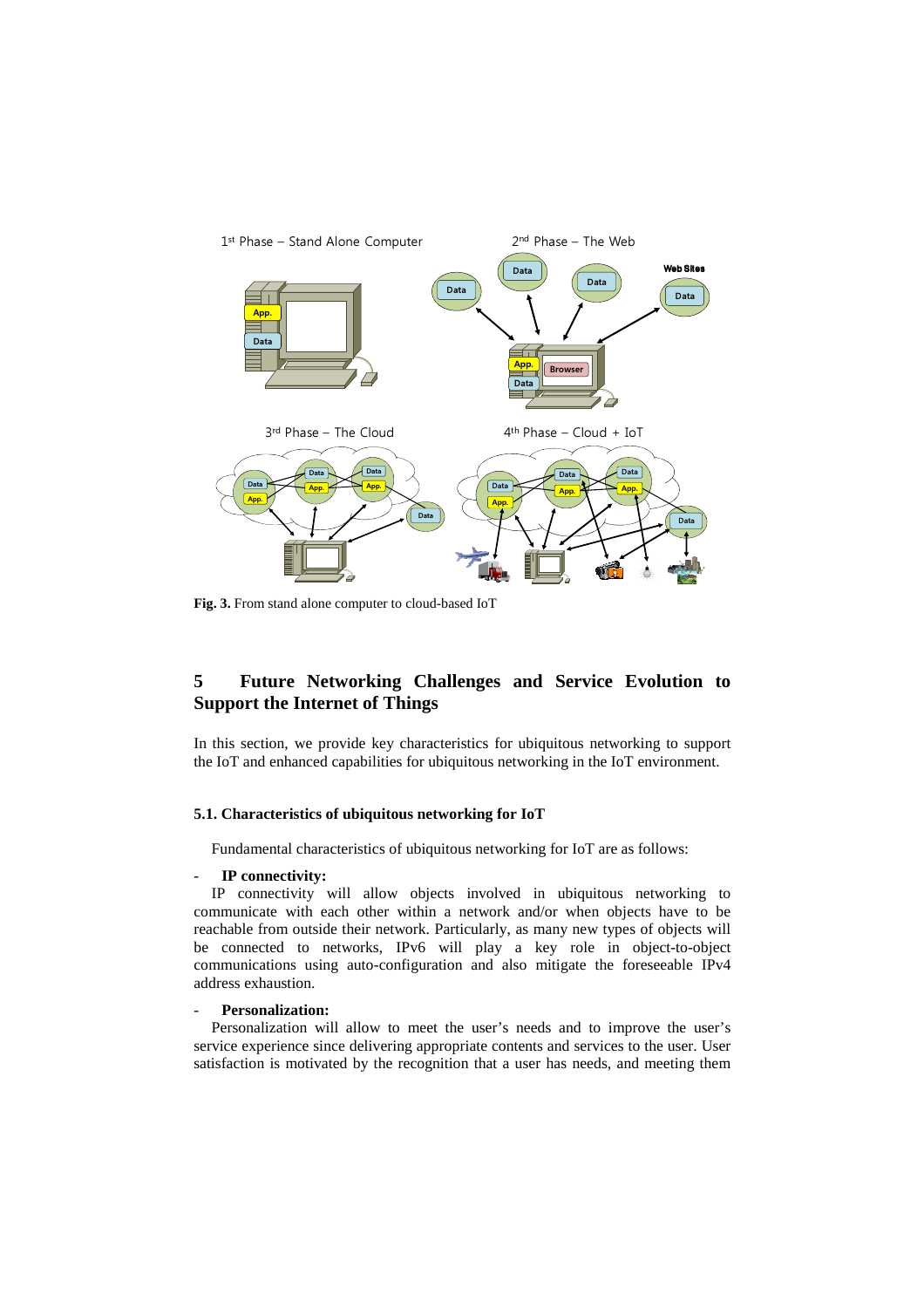successfully is likely to lead to a satisfying client-customer relationship and re-use of the services offered.

### - **Intelligence:**

Numerous network requirements in terms of data handing and processing capabilities will emerge from various industries involved in the field of ubiquitous networking (e.g., the car industry, semi-conductor industry or medical industry). Making these capabilities available for use by business and assisting this business in terms of efficient and timing decision making is very important. Intelligence which enables network capabilities to provide user-centric and context-aware service is therefore essential. Introduction of artificial intelligence techniques in networks will help to accelerate the synergies and ultimately the "fusion" between the involved industries.

# - **Tagging objects:**

RFID is one of tag-based solutions for enabling real-time identification and tracking of objects. Tag-based solutions on ubiquitous environment will allow to get and retrieve information of objects from anywhere through the network. As active tags have networking capabilities, a large number of tags will need network addresses for communications. As IP technology will be used for ubiquitous networking, it is essential to develop mapping solutions between tag-based objects (e.g., RFIDs) and IP addresses.

#### - **Smart devices:**

Smart devices attached to networks can support multiple functions including camera, video recorder, phone, TV, music player. Sensor devices which enable detection of environmental status and sensory information can utilize networking functionalities to enable interconnection between very small devices, so-called 'smart dusts'. Specific environments such as homes, vehicles, buildings will also require adaptive smart devices.

### **5.2. Enhanced capabilities for ubiquitous networking in the Internet of things smart environment**

To establish a set of common principles and architectures for the convergence and ubiquitous environment, enhanced architectural frameworks for IoT are required to facilitate innovation in the use and application of industry capabilities. To cope with changes of future Internet environment, we should take appropriate measures to accommodate the increase in the number of devices.

The high-level capabilities for the support of ubiquitous networking in the IoT smart environment are listed as follows:

#### - **"Connecting to anything" capabilities**

The capabilities of "connecting to anything" refer to the support of the different ubiquitous networking communication types as described in Section 3.1 and include the support of tag-based devices and sensor devices. Identification, naming, and addressing capabilities are essential for supporting "connecting to anything" [10].

#### - **Open web-based service environment capabilities**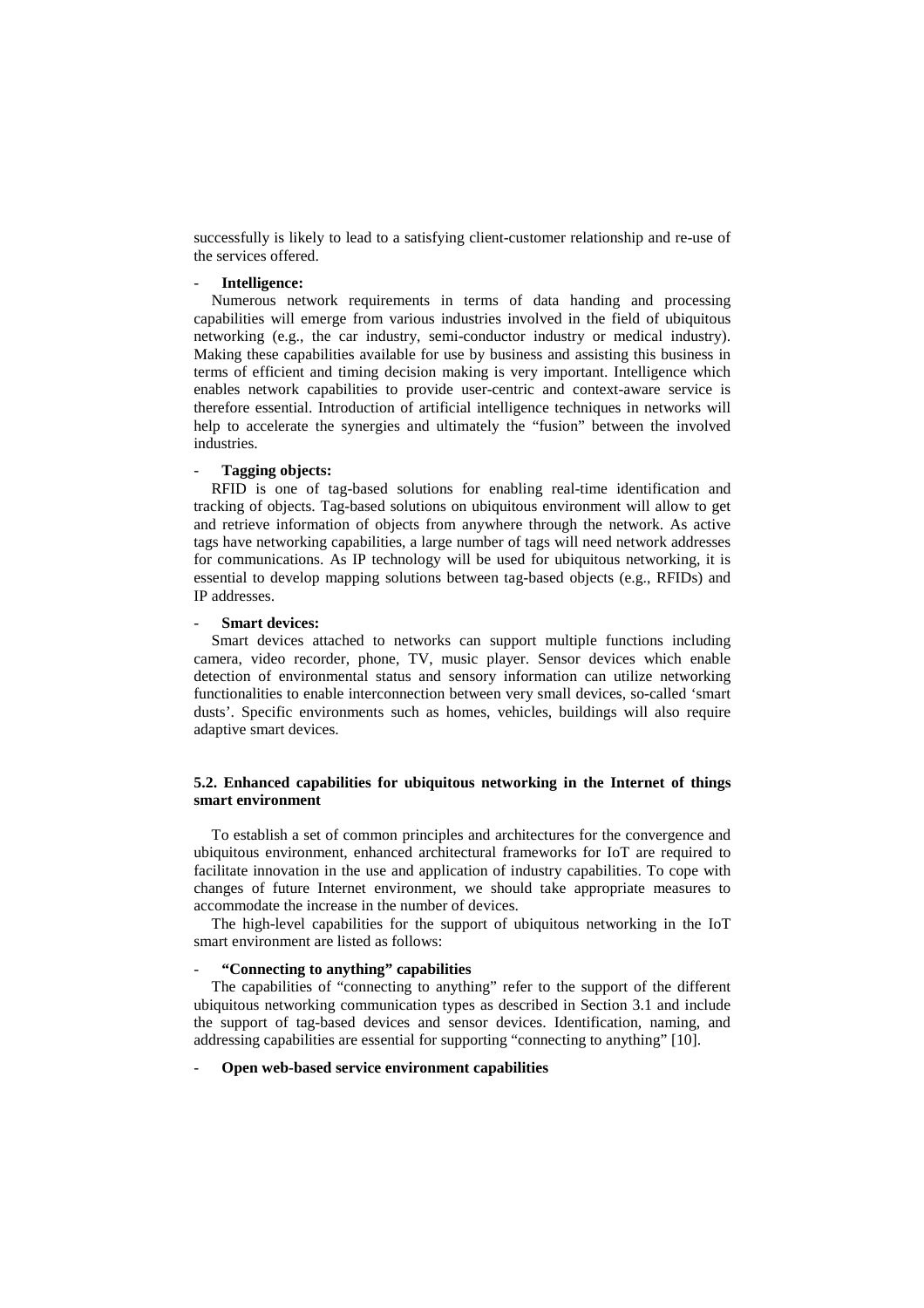Emerging ubiquitous services/applications will be provided based upon an open web-based service environment as well as legacy telecommunication and broadcasting services based. In particular, application programming interface (API) and web with dynamics and interactivities that do not exist today should be supported. Such a web-based service environment will allow not only creation of retail community-type services but also building of an open service platform environment which third-party application developers can access and launch their own applications. Using interactive, collaborative and customizable features, the web can provide rich user experiences and new business opportunities for the provision of ubiquitous networking services and applications.

#### - **Context-awareness and seamlessness capabilities**

Context-awareness implies the ability to detect changes in the status of objects. Intelligence system associated with this capability can help to provide the best service which meets the situation using user and environmental status recognition. Seamlessness is a capability that can be supported in many different ways: at the network level using handover and roaming in heterogeneous networks, at the device level with no service interruption during device changing and recognition, and at the content level for providing personalized content delivery services, e.g. based on user's situation, user's device, and network conditions.

#### - **Multi-networking capabilities**

Transport stratum needs multi-networking capabilities in order to simultaneously support unicast/multicast, multi-homing, and multi-path, etc. Because of high traffic volume and number of receivers, ubiquitous networking requires multicast transport capability for resource efficiency. Multi-homing enables the device to be always best connected using multiple network interfaces including different fixed/mobile access technologies. These capabilities can improve network reliability and guarantee continuous connectivity with desirable QoS through redundancy and fault tolerance.

#### - **End-to-end connectivity over interconnected networks**

For ubiquitous networking, it is critical to develop the solution to provide end-toend connectivity to all of objects over interconnected heterogeneous networks such as fixed networks, broadcasting networks, mobile/wireless networks, etc. IPv6 with large address space can be considered as a good candidate for providing globally unique addresses to objects. IPv6 offers the advantages of localizing traffic with unique local addresses, while making some devices globally reachable by also assigning them globally scoped addresses.

# **5.3 Service evolution using smart environment of the cloud and the IoT**

Using smart environments of the cloud and the IoT, various services can be supported as shown in Figure 4. On top of our proposed cloud-based IoT, several kinds of smart services should be supported with the help of key functionalities such as service provisioning and management. We can represent it the cloud-based service of things which uses the cloud and the IoT.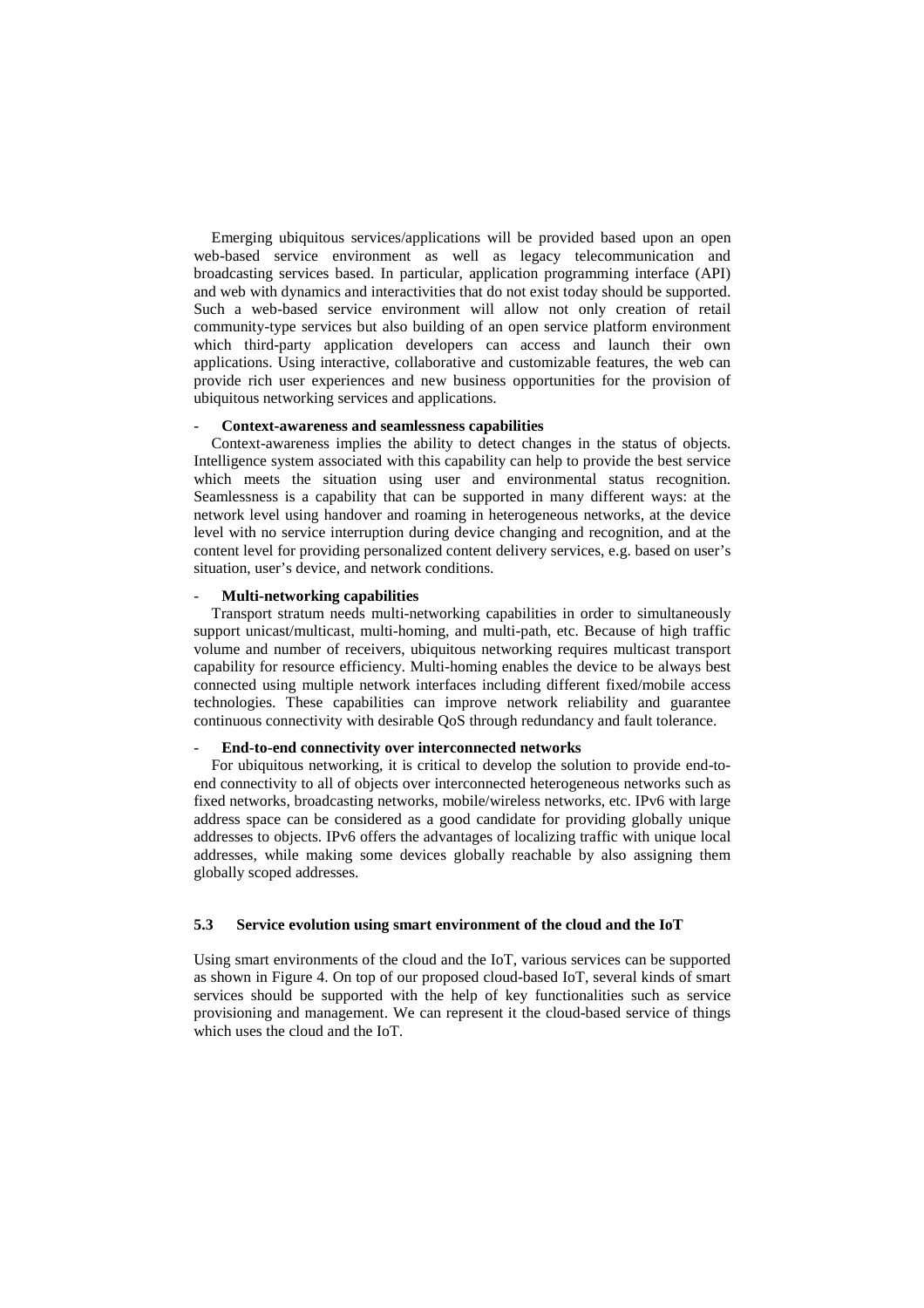

**Fig. 4.** A conceptual diagram for the cloud-based Internet of Things

There are two solutions for virtual resources of service provisioning and management in a cloud: horizontally with network virtualization and vertically with resource virtualization. For network virtualization [11], it is essential to develop the technology that enables the creation of logically isolated network partitions over shared physical network infrastructures so that multiple heterogeneous virtual networks can simultaneously coexist over the shared infrastructures. In addition, for resource virtualization, we also need to consider the virtualization of resources which include software, equipment, platform, computing, storage, memory, etc.

In conclusion, a novel resource management for service provisioning and management in a cloud will be a key enabler for realizing smart services of the IoT.

# **6 Conclusion**

This paper has presented characteristics of cloud computing in telecom perspectives and the issues to support ubiquitous networking for IoT. We have provided the basic concept and visions of ubiquitous networking and clearly identified key technologies essential to the ubiquitous networking in the IoT environment. For developing the relevant technical solutions, we have proposed the cloud-based IoT service environment which combines both the cloud computing and the IoT. We hope that our proposals will provide some key inputs for realization of IoT.

As future work, we plan to focus on objects-to-objects communications for various use cases using cloud computing in the IoT environment and business aspects. For this, it would be helpful if the relevant research efforts for realization of the cloudbased IoT are accelerated with special consideration of their commercial viability.